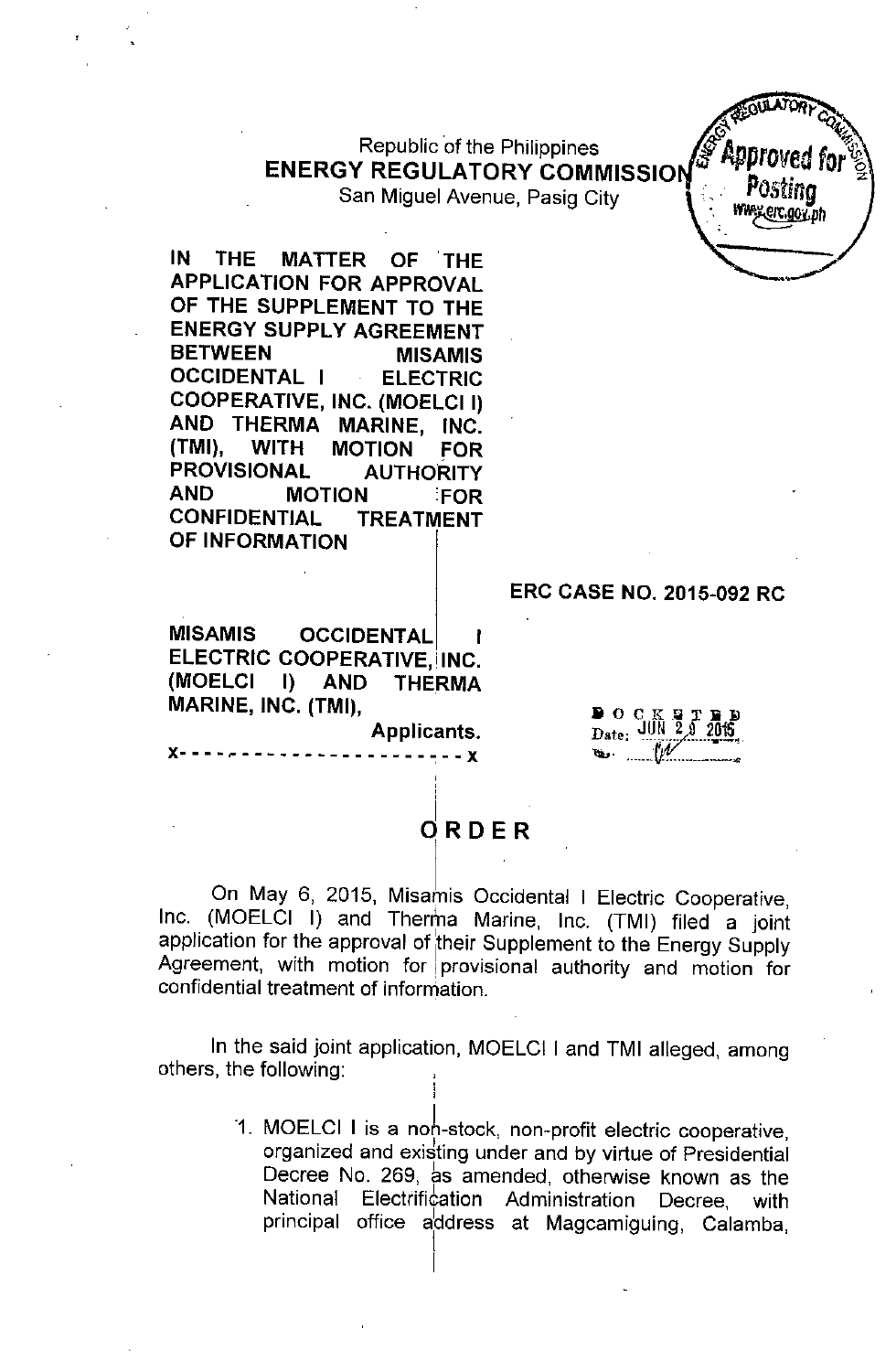Misamis Occidental. It was granted a franchise by the National Electrification Commission to operate an electric light and power distribution service in the province of Misamis Occidental, particularly in the City of Oroquieta and the Municipalities of Aloran, Lopez Jaena, Plaridel, Calamba, Baliangao, Sapang Dalaga and Concepcion (Franchise Area);

- 2. TMI is a generation company duly organized and existing under the laws of the Republic of the Philippines with principal office address in Mobile 2, Lawis, Sta. Ana, Nasipit, Agusan del Norte. Copies of TMI's Securities and Exchange Commission Certificate of Registration, Articles of Incorporation and By-Laws, General Information Sheet and Audited Financial Statements are attached to the joint application as Annexes "A", "B", "C" and "0," respectively;
	- Í. 2.1 TMI owns and operates the 100 MW Power Barge No. 117 (PB ,117) in Nasipit, Agusan Del Norte and the 100 MW Power Barge No. 118 (PB 118) in Maco, Comp'ostela Valley, which it acquired from the Power Sector Assets and Liabilities Management Corporation (PSALM) upon their privatization in accordance with Republic Act No. 9136, otherwise known as the "Electric Power Industry Reform Act of 2001 (EPIRA); and
	- 2.2 TMI is joining MOELCI I as co-applicant in this case in order to assist it in securing approval of the terms and conditions of the Energy Supply Agreement dated October 7, 2011 (ESA),as supplemented by the Supplement to the Energy Supply Agreement dated March 27, 2015 (Supplement Agreement), entered into by and between MOELCI I and TMI;

# NATURE OF THE APPLICATION

I

I

I

3. The instant joint application seeks approval by the Commission of the ESA, as amended by the Supplement Agreement, entered into by and between MOELCI I and TMI, pursuant to Rule 20 (B) of the Commission's Rules , of Practice and Procedure (ERC Rules).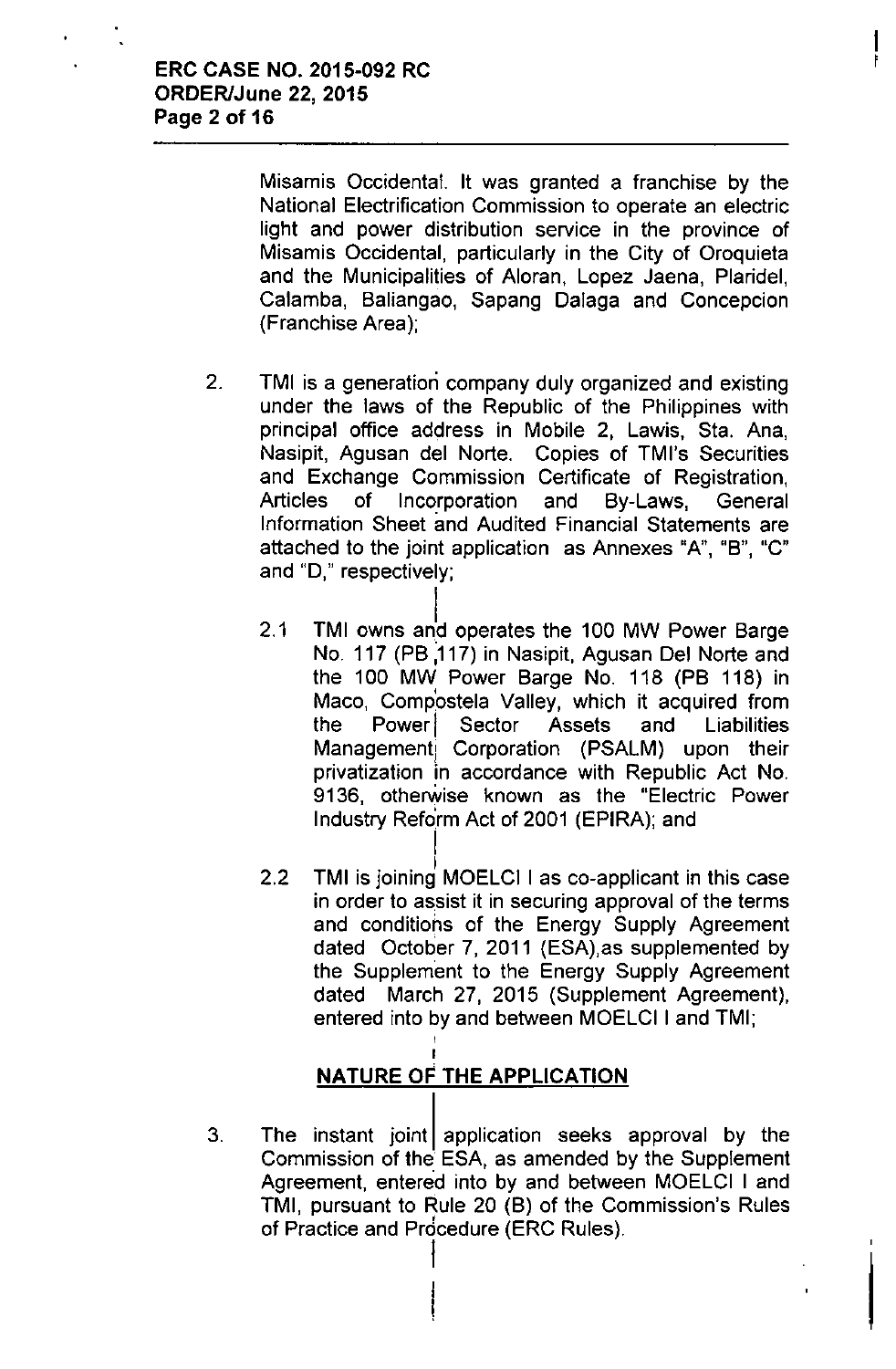Copies of the ESA and the Supplement Agreement are attached to the joint application as Annexes "E" and "F", respectively;

#### $\mathbf{r}$ **STATEMENT** OF FACTS

Ĭ.

- MOELCI I currently sources its electricity requirements from the Power Sector Assets and Liabilities Management Corporation (PSALM), King Energy Generation, Inc. (KEGI) and the remainder from TMI. 4.
	- I 4.1 On October 7, 2011, MOELCI I entered into an ESA with TMI for the supply of 2MW for a term of three (3) years from Effective Date (Original Term). The ESA was approved by the Commission in a Decision dated 26 November 2012 in ERC Case No. 2012-04 $\,$ 5 RC, with the following applicable rates:

| <b>Cost Component</b>          |      | <b>Approved Rates</b>                                                                                                                                                                                            |     |  |  |
|--------------------------------|------|------------------------------------------------------------------------------------------------------------------------------------------------------------------------------------------------------------------|-----|--|--|
| Capacity                       | Feel |                                                                                                                                                                                                                  | 278 |  |  |
| (PhP/kW/month)                 |      | 2013                                                                                                                                                                                                             | 296 |  |  |
|                                |      | 2014                                                                                                                                                                                                             | 323 |  |  |
|                                |      | 2015                                                                                                                                                                                                             | 305 |  |  |
| Fixed<br>O&M<br>(PhP/kW/month) | Feel | 239                                                                                                                                                                                                              |     |  |  |
| Energy Fee (PhP/kWh)           |      | 0.14864                                                                                                                                                                                                          |     |  |  |
| <b>Fuel and Lube Oil Rate</b>  |      | Pass<br>thru cost<br>based on<br>fuel<br>consumption rates of 0.2358 liter/kWh<br>or actual, whichever is lower, for Heavy<br>Fuel Oil (HFO) and 0.0024 liter/kWh or<br>actual, whichever is lower, for Lube Oil |     |  |  |

- 5. l. It is expected that the energy requirements of MOELCI I's customers will significantly increase in the next few years as demonstrated by MOELCI I's Distribution Development Plan (DDP), which is hereto attached as Annex "G";
- 6. The expiration of the Contract for the Supply of Electric Energy with PSALM on December 25, 2016, as well as the projected increase in the energy requirements of

I,  $\ddot{ }$   $\ddot{ }$   $\ddot{ }$   $\ddot{ }$  i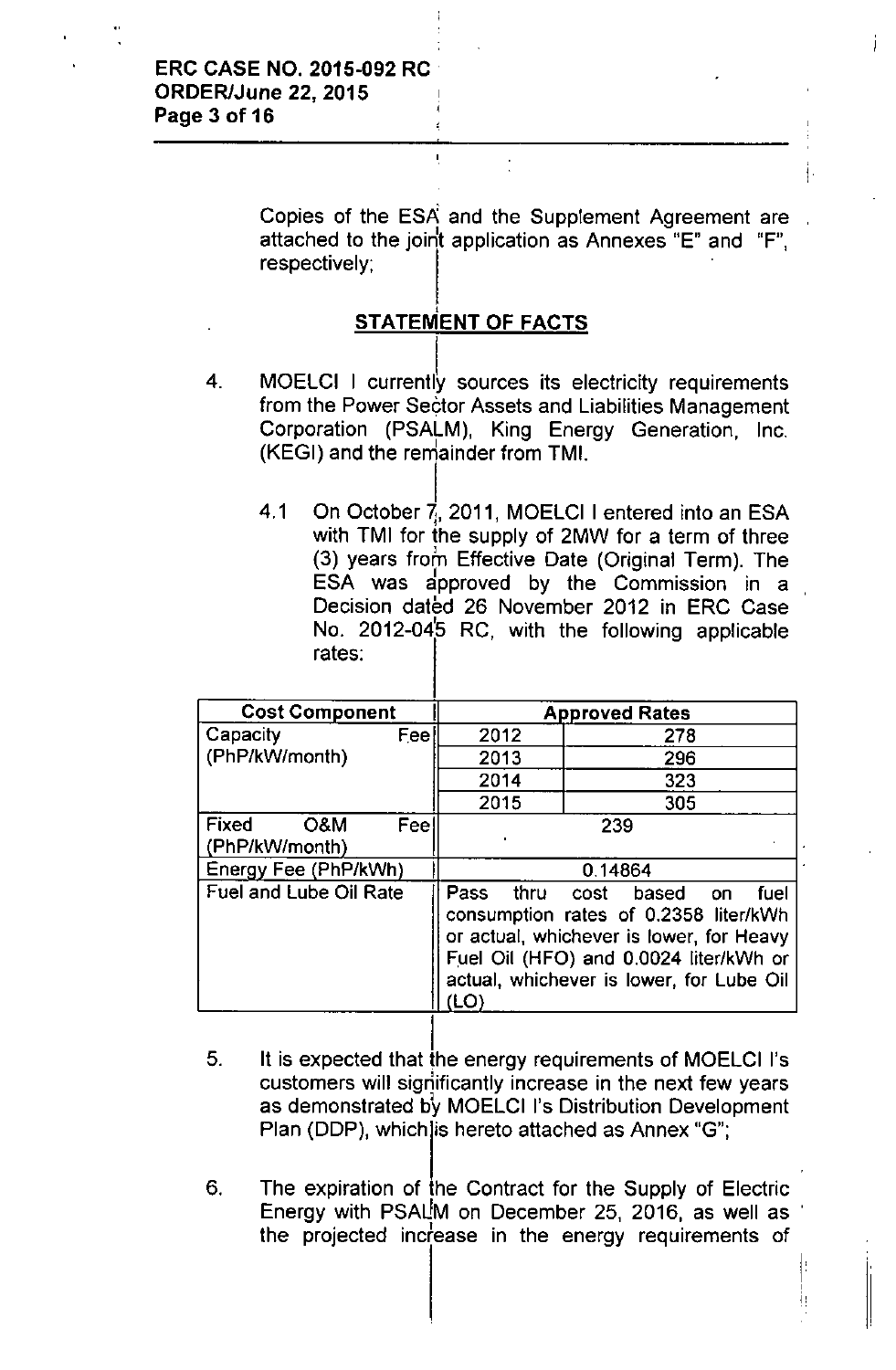MOElCI I's customers will result in a shortage of the energy available to it and its customers;

l, 7. On March 17, 2015, MOELCI I and TMI executed the Supplement Agreement extending the term of the ESA for an additional period of three (3) years from the expiration of the term (Additional Term) and stipulating the rights and obligations of the Parties during the Additional Term, which shall be under the same terms and conditions of the ESA, subject to the following<br>|

#### i SALIENT PROVISIONS OF THE ESA AS SUPPLEMENTED BY THE SUPPLEMENT AGREEMENT

I

- I 8. **Additional Term.** [The Supplement to the ESA provides that the ESA shall remain in force for an additional period of three (3) years from the expiration of the Original Term, commencing on May 8, 2015, and shall terminate on May 8, 2018 unless either Party sends a written notice of pretermination to the bther Party at least sixty (60) days prior I to the end of each contract year. The Supplemen Agreement furtherl provides that it may be terminated effective on the Operations Effective Date defined in the Energy Supply Agreement between MOELCI I and Therma South, Ind. (TSI), covering the supply of power from the coal-fired power plant of TSI or, if Operations Effective Date of the power plant of TSI has not yet occurred by the end of the Additional Term, the ESA shall be automatically renewed on a year-to-year basis, unless earlier terminated ih accordance with the provisions of the ESA. Upon expiration of the Additional Term, and any extensions thereof, the Parties may agree to further extend the term of the Agreement under the same terms and conditions of the ESA, as supplemented by the Supplement Agreement;
- 9. Electricity Fees. Beginning on the expiration of the Renewal Term, the Electricity Fees shall be computed based on the following values:

•

 $\bar{1}$ 

I

j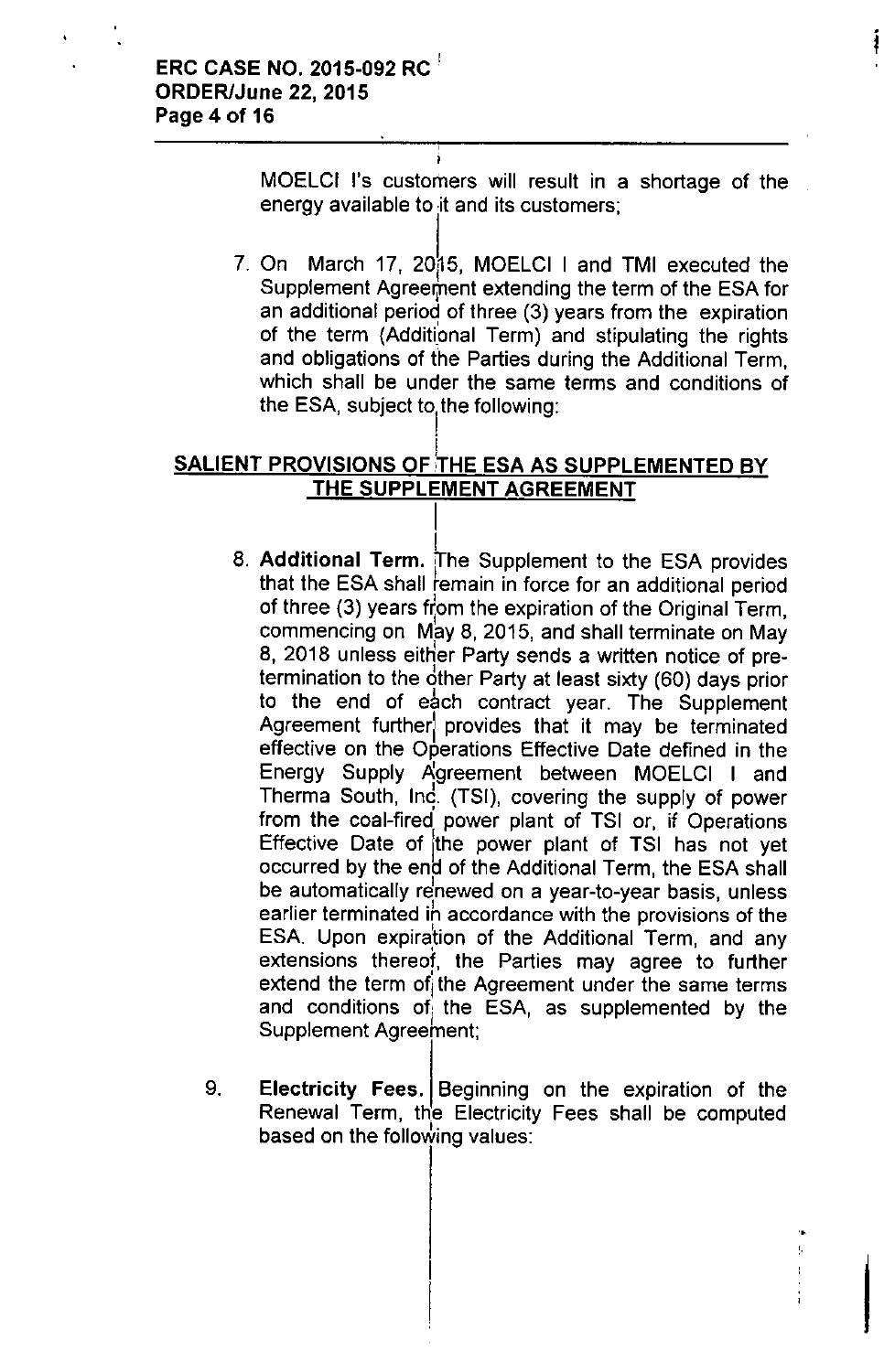#### ERC CASE NO. 2015-092 RC ORDER/June 22, 2015 Page 5 of 16

|             |              | 2015    | 2016    | 2017    | 2018    |
|-------------|--------------|---------|---------|---------|---------|
| l CF        | PhP/kW/mo    | 305     | 287     | 268     | 250     |
| <b>FOM</b>  | PhP/kW/mo    | 314     | 314     | 314     | 314     |
| EF          | PhP/kWh      | 0.15245 | 0.15245 | 0.15245 | 0.15245 |
| HFCR I      | <b>L/kWh</b> | 0.23580 | 0.23580 | 0.23580 | 0.23580 |
| <b>LOCR</b> | <b>L/kWh</b> | 0.00240 | 0.00240 | 0.00240 | 0.00240 |

9.1 The formula for FC in item 2 (Contract Energy Fee per month) of Schedule III (Contract Energy Fee) of the ESA shall be deemed amended to read as  $follows$ :<sup>1</sup>

$$
FC = \left[ CF + (FOM)(IF_f) \right] BC + \left[ \left( \frac{INS}{12} \right) \frac{BC}{TotalBC} \right]
$$

$$
INS = INS_y - INS_1^{\dagger}
$$

Where:

- $INS<sub>y</sub>$  = actual insurance cost for the two barges for the current year
- $INS<sub>1</sub>$  = ļ, PhP43,035,782.00 for the two barges, represeriting insurance cost included in the FOM
- Total BC= Total Billing Capacity for the two barges under the existing energy supply agreements and existing ancillary service procurement agreements
- l<br>F 9.2 Hence, the formula for Contract Energy Fee per Month as provided in the ESA shall be: $<sup>2</sup>$ </sup>

ŧ  $\overline{\phantom{a}}$ 

$$
\mathit{CEF} = \mathit{FC} + \mathit{VC}
$$

$$
FC = \left[ CF + (FOM)(IF_f) \right] BC + \left[ \left( \frac{INS}{12} \right) \frac{BC}{TotalBC} \right]
$$

ISupplement Agreement, Section 2.1

<sup>&</sup>lt;sup>2</sup> ESA, Schedule III, Item 2, as amended by the Section 2 of the Supplement Agreement.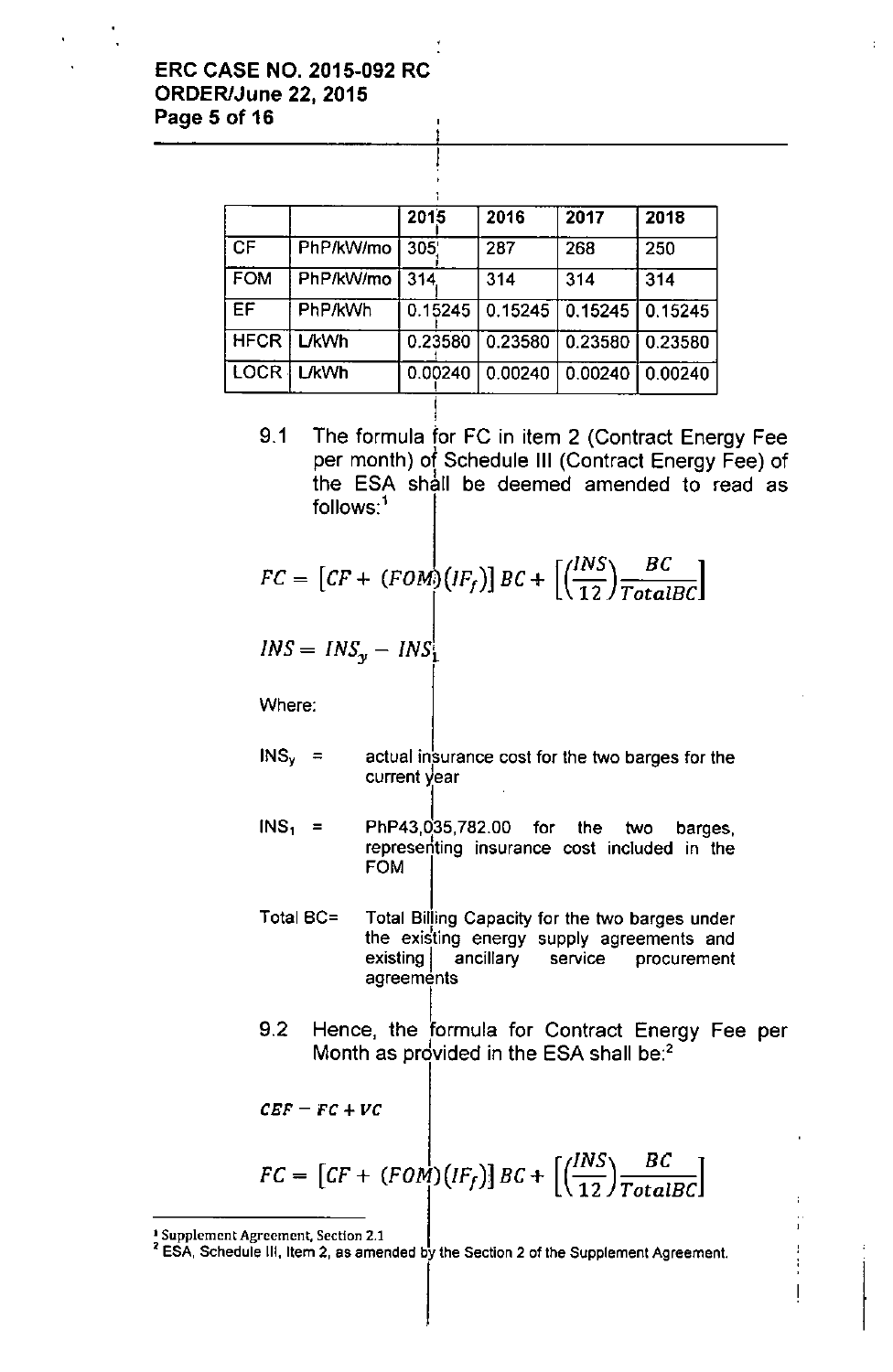,

 $VC = [(EF)(IF_v) + FLR]ED_m$ For calendar month  $m$  = 1, 2, ..., 12 Where: I r<br>1 CEF = Contract Energy Fee in Php I **EF** = Energy Fee (before adding the applicable VAT) for the Billing Period in PhplkWh FC = Fixed charge per month in Pesos .<br>י  $VC = Variable charge per month in Pesos$  $CF =$  the Capacity fee in Php/kW/month for the current **Contract':Year** FOM  $=$  Fixed O&M fee in Php/kW/month •  $IF<sub>f</sub>$  = Inflation factor for fixed O&M fee  $BC =$  Billing Capacity in kW or 2,000kW I  $INS = INS_{y} - INS$ Where:  $INS<sub>1</sub>$  =  $INS<sub>v</sub>$  $IF<sub>v</sub> =$ TotalBC=  $FLR =$  $ED<sub>m</sub>$  = actual insurance cost for the two barges for the **current year** I PhP43,035,782.00 for the two barges,  $r^2$  representing insurance cost included in the FOM Inflation factor for Energy Fee I Total Biliing Capacity for ali Energy Supply Agreements entered into by Supplier which have achieved effectivity date and for the duration of such **effectivity<sup>I</sup> as such terms and conditions are defined** under the respective Energy Supply Agreements Fuel oil, lube oil and related fuel rate in Php/kWh The Sum of the hourly volumes of Contract Energy as found in the Contract Energy Schedule (or as revised by the Parties or by MSO/MSO RCC) for the Billing Period primarily associated with calendar month  $m$ (for example December 26-January 25 is associated with January) (and adjusted for transmission losses, if **any, imputed by the transmission service provider if** measured at a meter other than the Generator Metering Point), in kWh

!<br>!<br>! I

I,

ŧ

Ĵ.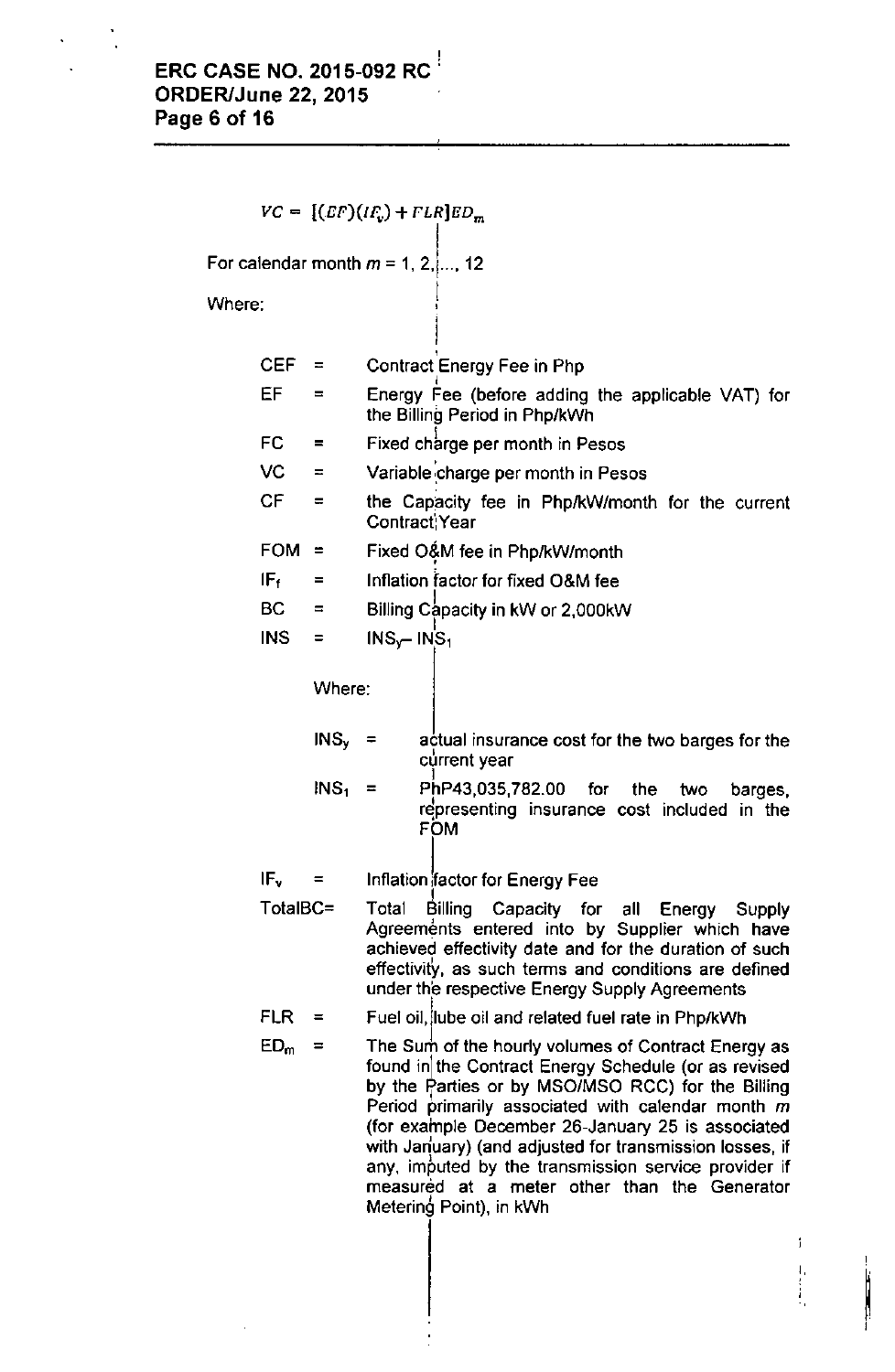The Fixed Charge ("FC") shall be proportionately adjusted if:

- $\overline{a}$ a. The Contract Energy Delivery days in a Billing Period are less the total number of days ih the Billing Period (to adjust to first and last Billing Periods of the ESA); and I
- I b. The non-delivery days (or fraction thereof) in any Billing Period caused by Allowed Downtime described under Section 8 of the ESA.
	- 1 9.3 Finally, the base indices in Item 3 (Inflation Factor) of Schedule III (Contract Energy Fee) of the ESA shall be deemed amended to read as follows; $3$

 $\lfloor$  $\mathsf{PCPI_b}$  = Philippine CPI of 126.4 as of June 2011

 $UCPI<sub>b</sub> = US CPU of 225.722 as of June 2011$ 

 $\mathsf{I}$  $\mathsf{ECPI_b}$  =  $\mathsf{EURO}$  CPI of 113.10 as of June 2011

 $JCPI<sub>b</sub>$  = Japan CPI of 99.9 as of June 2011

- 10. Billing Capacity. In the event that TMI is required to reduce its installed capacity in order to remain complian with Section 45 of the EPIRA, TMI shall have the right to reduce the Billing Capacity of MOELCI I to the extent of the reduction required under Section 45 of the EPIRA, provided that, the reduction in the Billing Capacity of MOELCI I shall not exceed its pro rata share in the total Billing Capacity of TMI in relation with other off takers of  $\mathsf{TMI}^4$  ,
- 11. Contract Energy. Under the ESA, TMI shall make available, on a monthly basis, the capacity of 2MW, to be delivered in accordance with the Schedule of Contract of Energy under the ESA;
- 12. Additional Energy. TMI may, at its option, make available to MOELCI I such energy in excess of the contracted energy for which MOELCI I shall be liable to pay the Additional Energy Fee consisting of variable and

**<sup>3</sup>Supplement Agreement, Section** 2.3.

**<sup>&</sup>lt;4 Supplement Agreement, Clause** 2.9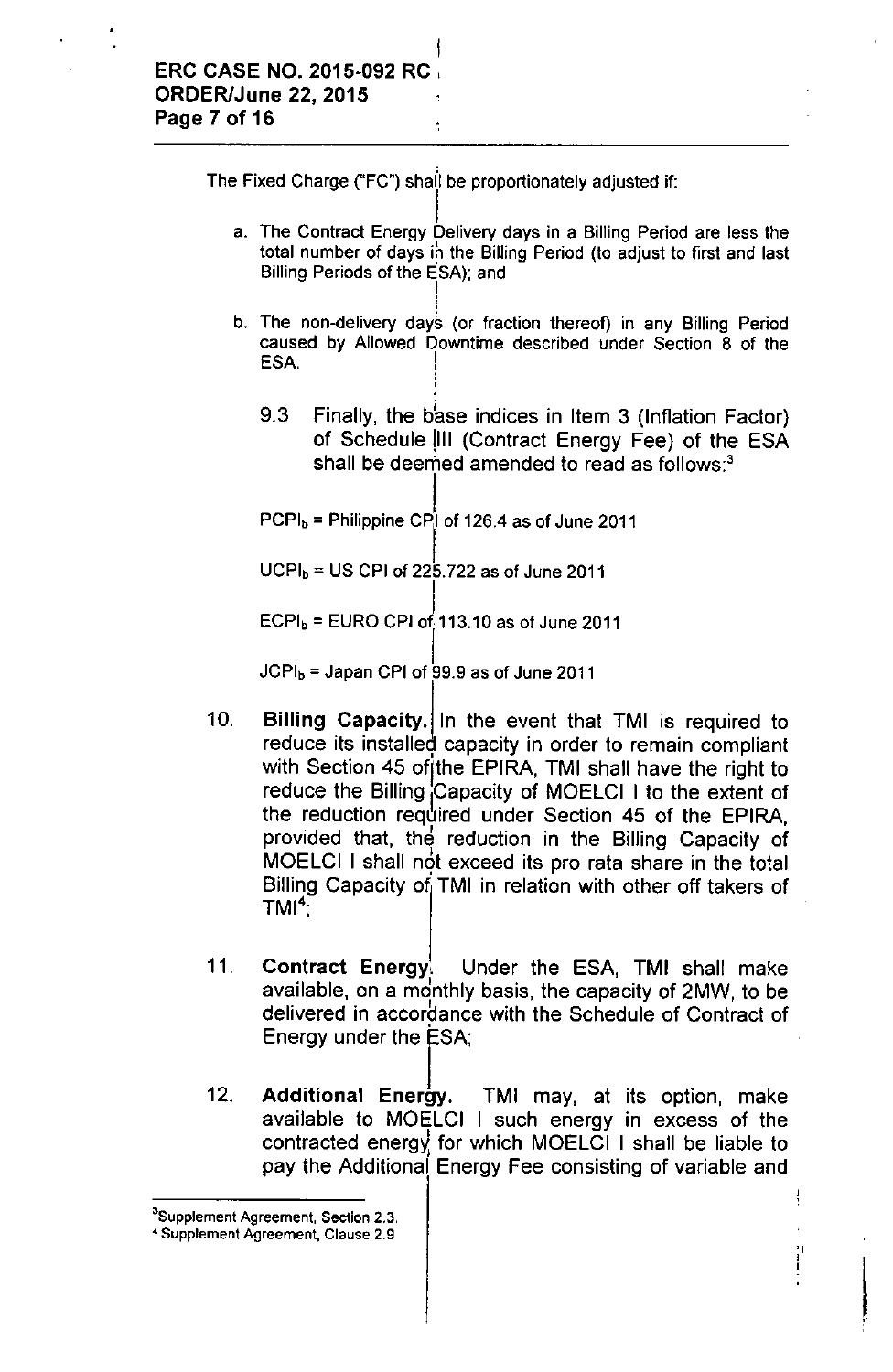fixed charges pro-rated for the hours of delivery of the additional energy, subject to annual adjustments. The same formula for the Additional Energy Fee Rate under the ESA shall continue to be in effect;

13. i load Curtailment Adjustment. For Contract Energy subject of load curtailment, MOELCI I shall pay the Loa Curtailment Adjustment in lieu of the Capacity Fee component of the 'electricity fees. The same formula for the load Curtailment Adjustment Rate under the ESA shall continue to be in effect;

I I

,

- 14. Replacement Energy. TMI has the option but not the obligation to source replacement or alternative supply from its own back-up facility and/or any third party to supply all or part of the Contract Energy;
- 15. Security Deposit. No later than thirty (30) days before the commencement of the second  $(2^{nd})$  Contract Year and every year thereafter, MOELCI I shall provide TMI a Renewal Security Deposit in the form of a Standby letter of Credit in an (amount equivalent to the estimated average one (1) month Invoice projected for the next I twelve (12) months as agreed by TMI and MOELCI I or, in case of disagreement, in an amount equal to the highest Invoice issued by TMI to MOELCI I in the twelve (12) months immediately preceding the commencement of such Contract Year;<sup>5</sup>
- 16. Application Costs. The Supplement Agreement provides that MOELCI I shall bear the costs of all filing fees, costs of publication, legal fees and similar costs arising from the jpreparation and filing of the instant application; .
- 17. The extension of the Contract Term under the Supplement Agreement and the implementation thereo will redound to the benefit of MOELCI I's consumers which may otherwise be forced to bear the cost of 2 MW purchased from the Interim Mindanao Electricity Market (IMEM) or to suffer a corresponding amount of brownouts. In undertaking the extension of the ESA

I

 $\mathbf{I}$ 

**<sup>5</sup>ESA, Clause** 6.1.2, **as amended by Sectit 2.4 of the Supplemental Agreement.**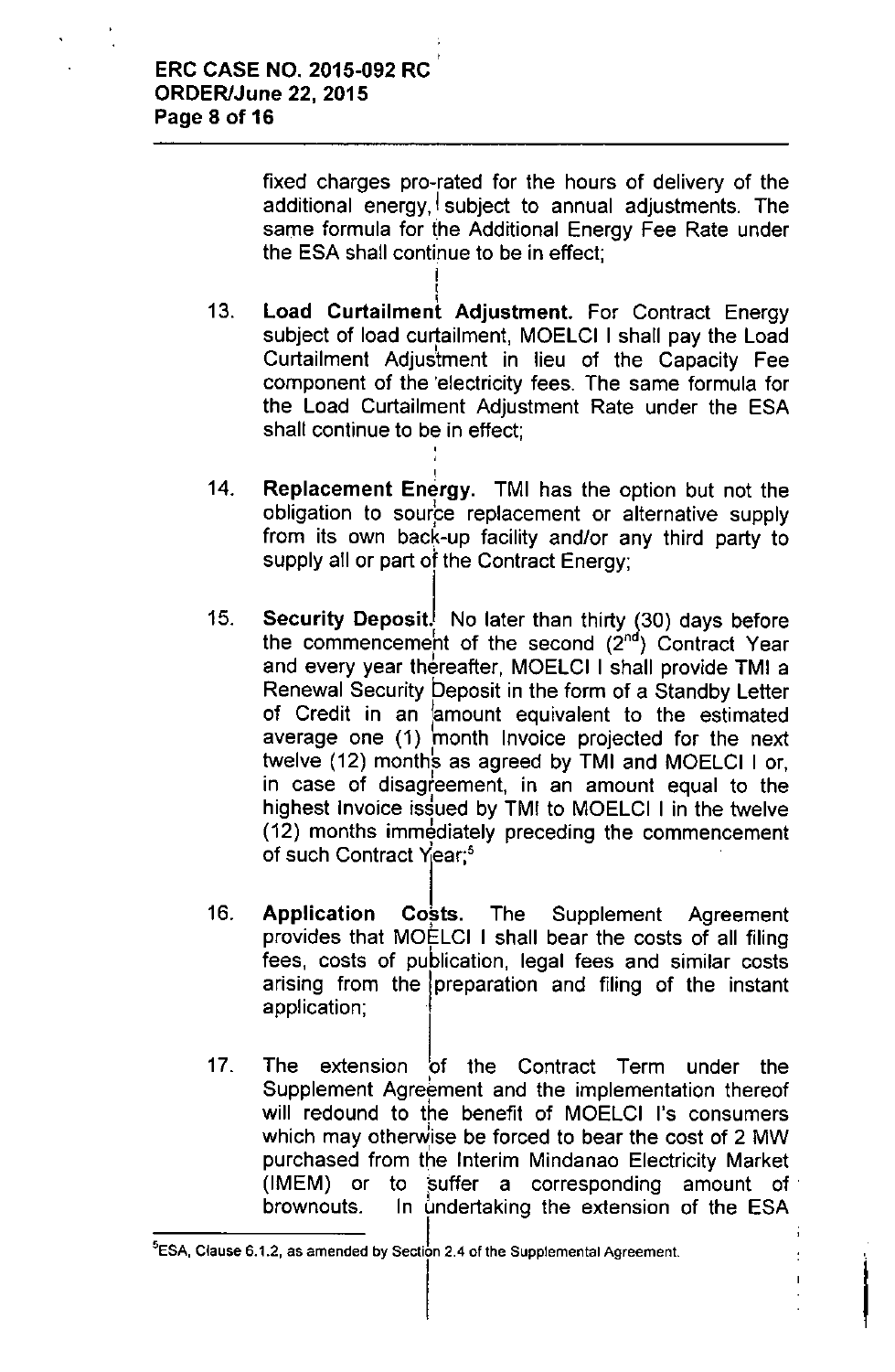under the Supplement to the ESA, MOELCI I seeks to comply with its obligation of providing stable and continuous power supply, pursuant to the Department Circular No. DC 2012-03-004 dated March 19, 2012 of the Department of Energy (DOE);

### l. SUBMISSION:

,

- 18. In support of the instant application and in compliance with Rule 20 (B) of the ERC Rules of Practice and Procedure, it submits the following additional documents:
	- a. Board of Investments (BOI) Certificate of Registration of TMI (Annex "H" of the joint application);
	- b. Environmental Compliance Certificate (ECC) issued by the Department of Environment and Natural Resources (bENR) to TMI (Annex "I" of the joint application);
	- c. Certification by the National Grid Corporation of the Philippines (NGCP) (Annex "J" of the joint application);
	- d. Certificate of Compliance (COC) issued by the Energy Regulatory Commission (ERC) to TMI (Annex "K" of the joint application);
	- e. Relevant Tedhnical and Economic Characteristics of TMI's Power Barges (Annex "L" of the joint application); |
	- f. Sources of Funds/Financial Plans (Annex "M" of the joint application);
	- g. Purchased Power Rate (Annex "N" of the joint application); I
	- h. Cash Flow (Annex "O" of the joint application);
	- i. Financial Model (Annex "P");
	- j. Fuel Procurement Process of TMI (Annex "Q" of the joint application);
	- k. Transmission Service Agreement (TSA) between MOELCI I bnd NGCP (Annex "R" of the joint application);  $\vert$
	- I. Certification from the PSALM of the insufficiency of its supply to meet MOELCI I's requirements (Annex "S" of the joint application); and
	- m. Procurement Process of MOELCI I (Annex "T" of the joint application);

 $\frac{1}{1}$ 

à,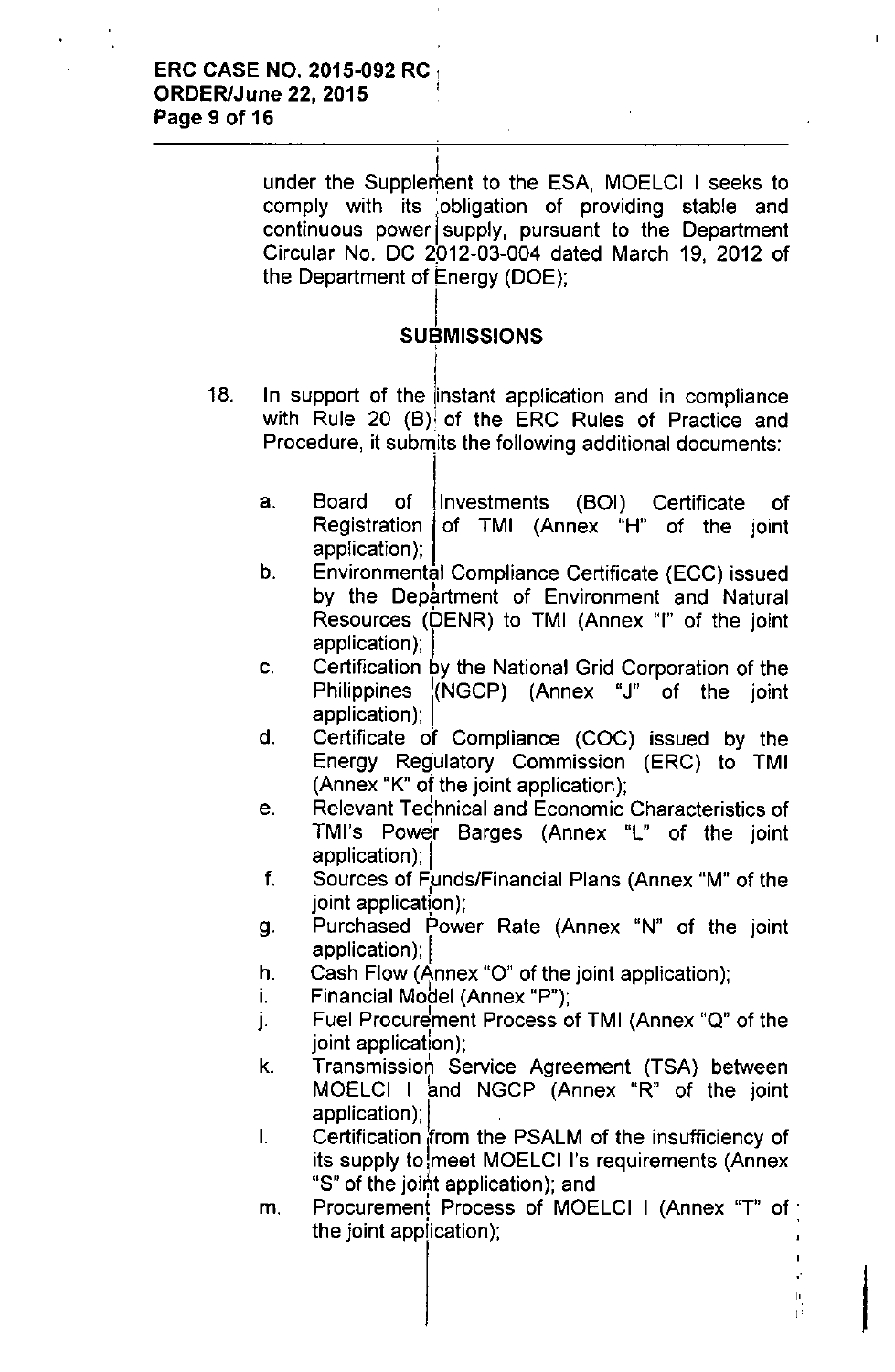19. In further compliance with the requirements of the Commission, they considered several scenarios and derived a Rate Impact Simulation based on the said scenarios, which is attached to the joint application as Annex "U" and may be summarized as follows:

| Year | Scenario without TMI Scenario with   Increase/(Decrease)<br>Php/kWh* | TMI Php/kWh | Php/kWh |
|------|----------------------------------------------------------------------|-------------|---------|
| 2015 | 6.55                                                                 | 5.76        | (0.79)  |
| 2016 | 5.5271                                                               | 5.37        | (0.15)  |
| 2017 | 5.48                                                                 | 5.31        | (0.17)  |

\*assumes that there will be deficiency in supply and that MOELCI I will **resort to power curtailment** I

#### **MOTIONS FOR PROVISIONAL AUTHORITY AND** CONFIDENTIAL TREATMENT OF INFORMATION I

• j

- 20. They move for the issuance of a provisional approval of the ESA, as supplemented by the Supplement Agreement, pending trial on the merits thereof, upon the following reasons:
	- a. Mindanao Power Crisis. The power shortage in Mindanao has remained a critical problem for MOELCI I jwhich continues to suffer rotating brownouts in the grid. A bilateral agreement, such as the Supplٖement Agreement, will significantly aid MOELCI I in minimizing or even eliminating the rotating broWnouts in its franchise area which has had a debilitating impact upon the local economy;
	- b. Insufficiency of NPC/PSALM Supply. The reduction of ithe NPC/PSALM CSEE capacity from MOELCI I's portfolio renders imperative a bilateral supply contract to answer for the equivalent capacity, leSt MOELCI I be compelled to resort to the unpredictable and expectedly higher prices in the IMEM or worse, be curtailed for insufficient contracted capacity; and
	- c. Continuing Demand Growth. As illustrated in its DDP, MOELCI I is expecting a growth in the total

"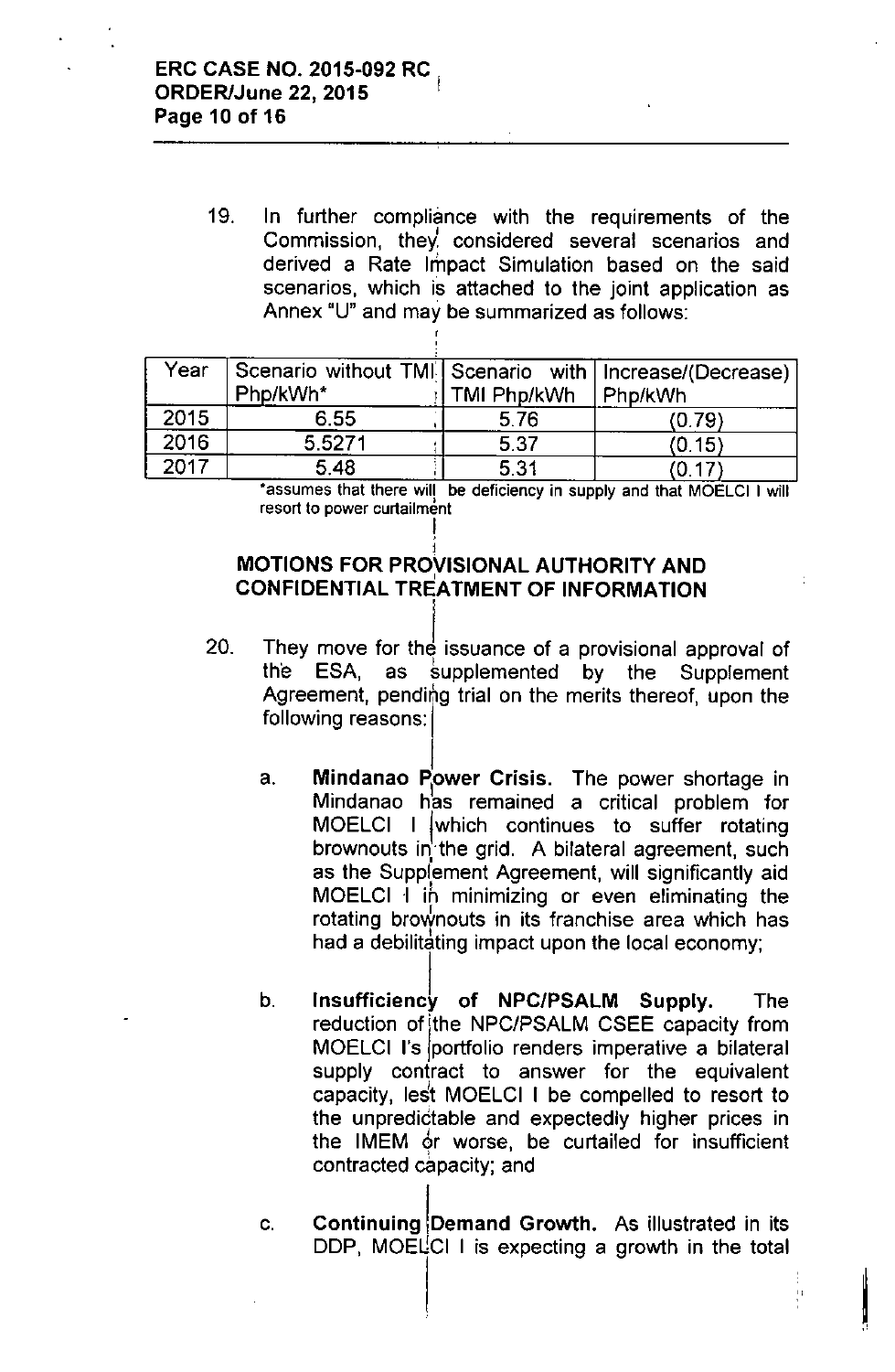demand of its end-users so that, coupled with reduction of the NPC/PSALM capacity, there is a wide supply gap that urgently needs to be filled. Without the \$upplement Agreement, MOELCI I will be incapable of satisfying the electricity requirementsiof its end-users who must be forced to suffer brownouts resulting from its curtailment;

- 21. Considering the foregoing, they request the Commission for the provisional approval of the ESA, as supplemented by the Supplement Agreement to enable MOELCI I to draw under the said agreement. This will avoid the power interruptions which have caused irreversible losses upon economic productivity within its franchise area. The Affidavit in support of the prayer for the issuance of Provisional Authority is attached to the joint application as Annex *"V';*
- 22. Under Section 13 of the ESA, each Party undertook to keep in strict confidence and not to disclose to any third party any and all Confidential Information of the other Party;
- 23. Under Rule 4 of the ERC Rules, the Commission may, upon request ofl a party and determination of the existence of conditions which would warrant such remedy, treat certain information submitted to it as confidential. Pursuant to its undertaking, MOELCI I and **TMI** move that Annexes "M", "N", "O", "P", and "Q" not be disclosed and be treated as confidential documents in accordance with Rule 4 of the ERC Rules and accordingly, not be disclosed to persons other than the officers and staff of the Commission, as necessary. These documentsl contain certain non-public information, data and calculations involving business operations and financial trade se'crets reflecting TMI's investment and business calculations;
- 24. They submitted one  $(1)$  copy of Annexes "M", "N", "O", "P" and "Q" in a sealed envelope, with the envelope and each page of the document stamped with the word "Confidential"; and

,

! Ii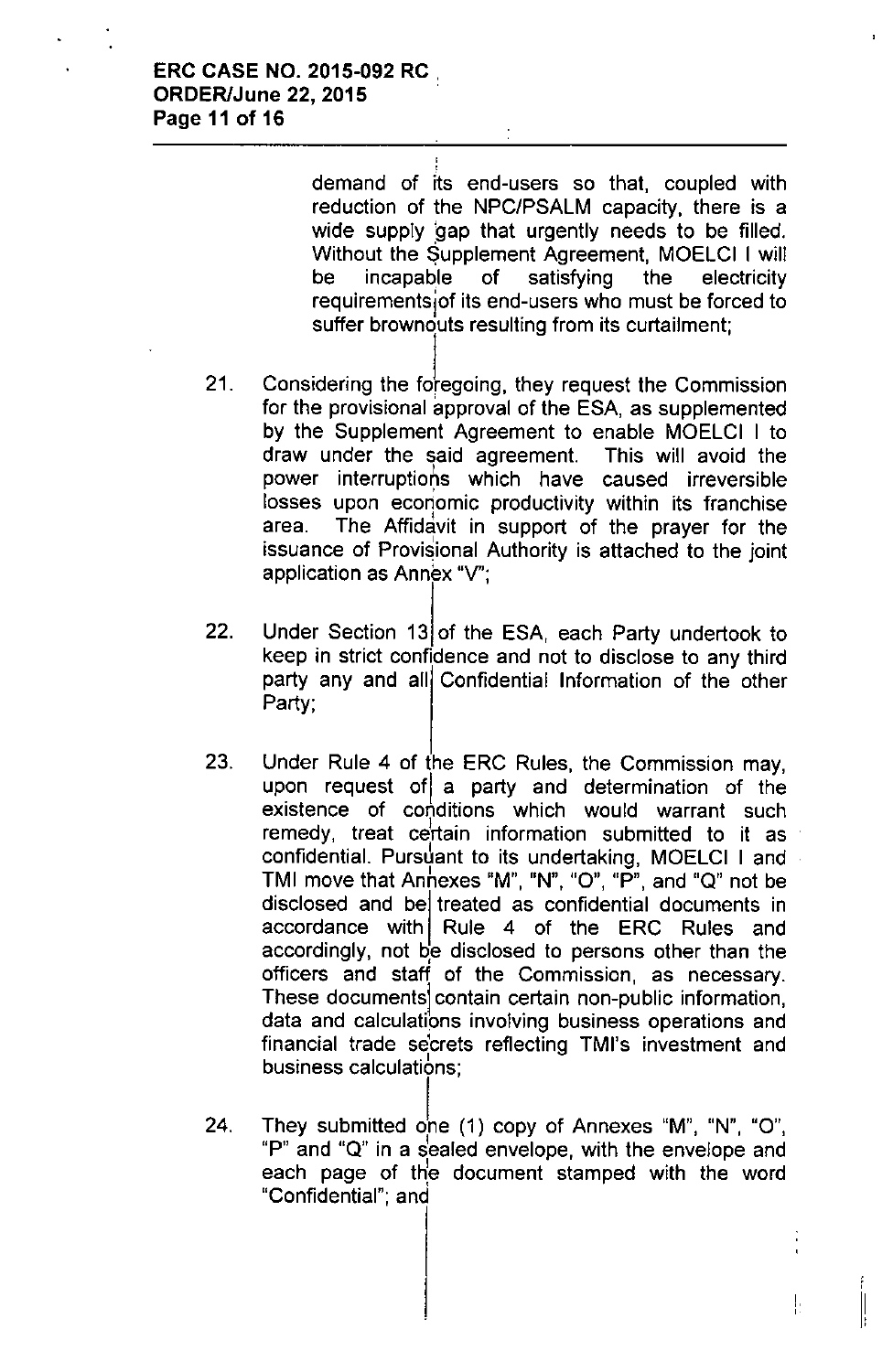### 25. They pray that the Commission:

I

- I **a. Issue an Order treating Annexes liM", uN", 110", uP"** and "Q" and the information contained therein as confidential, I directing their non-disclosure to persons other than the officers and staff of the Commission,' pursuant to Rule 4 of the ERC Rules, and prescribing the guidelines for the protection thereof; ,
- b. Pending trial on the merits, provisionally approve the ESA, as supplemented by the Supplement Agreement, effective May 8, 2015; and
- c. After trial on the merits, approve with finality the ESA, as supplemented by the Supplement Agreement, lincluding the rates, Security Deposit and Application Costs which shall be for the account of MOELCI I!

Finding the said joint application to be sufficient in form and in substance with the required fees having been paid, the same is hereby set for jurisdictional hearing, pre-trial conference, expository presentation and evidentiary hearing on July 29, 2015 (Wednesday) at nine o' clock in the morning (9:00 A.M.) at MOELCI I's Principal Office, Magcamiguing, Calamba, Misamis Occidental.

I MOELCI I and TMI are hereby directed to cause the publication of the attached Notice of Pubiic Hearing, at their own expense, twice (2x) for two (2) successive Weeks in two (2) newspapers of general circulation in the Philippines, with the date of the last publication to be made not later than ten (10) days before the date of the scheduled initial hearing. They are also, directed to inform the consumers within MOELCI I's franchise area, by any other means available and appropriate, of the filing of the instant joint application, its reasons therefor, and of the scheduled hearing thereon.

Let copies of the joint application, this Order and the attached Notice of Public Hearing be furnished the Office of the Solicitor General (OSG), the Commission on Audit (COA), and the<br>Committees on Energy of both Houses of Congress. They are Committees on Energy of both Houses of Congress.

> I I I I ,

!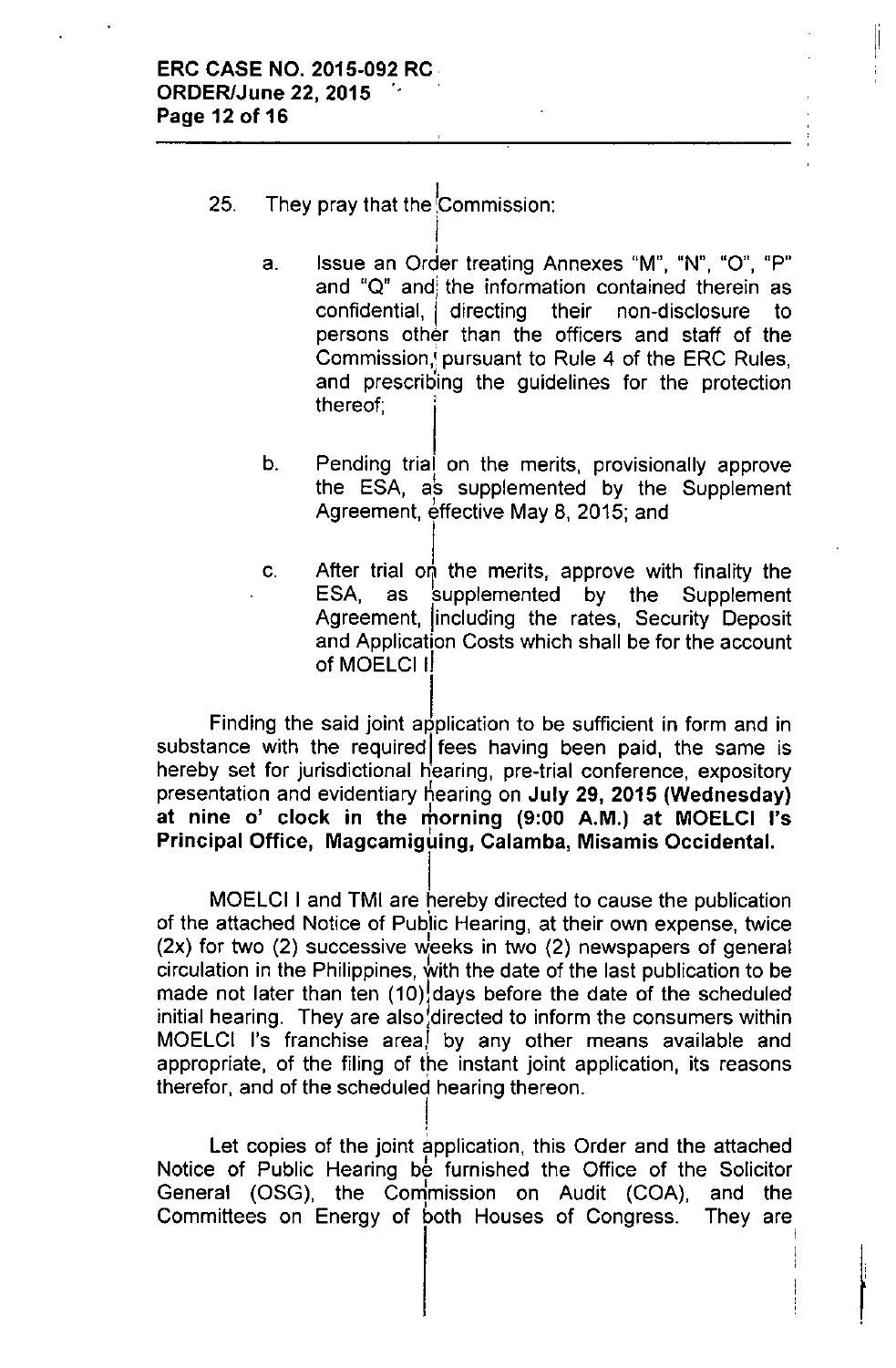#### ERC CASE NO. 2015-092 RC ORDER/June 22, 2015 Page 13 of 16

hereby requested, if they so desire, to send their duly authorized representatives at the scheduled hearing.

I Likewise, let copies of this Order and the attached Notice of Public Hearing be furnished' the Offices of the Governor of the Province of Misamis Occidental and the Mayors of the City/Municipalities within the franchise area of MOElCI I for appropriate posting thereof on its bulletin board. I

MOELCI I and TMI are hereby directed to furnish all those making requests therefor with, copies of the joint application and its attachments, subject to reimbursement of reasonable photocopying costs.

I ,

On the date of the initial hearing, MOElCI I and TMI must submit to the Commission their written Compliance with the jurisdictional requirements attaching therewith, methodically arranged and duly marked, the evidences on the actual posting and publication of the Notice of Public Hearing consisting of certifications issued to that effect, signed by the aforementioned Mayor or his duly authorized representative, bearing the seal of his office, and the affidavits of the Editors or Business Managers of the newspapers where the said Notice of Public Hearing were published together with the complete issues of the said newspapers, and such other proofs of compliance with the requirements of the Commission.

MOELCI I, TMI and all other interested parties are directed to submit, at least five (5) days before the date of initial hearing and pretrial conference, their respective Pre-trial Briefs containing, among others:

- (a) a summary of admitted facts and proposed stipulation of , facts; I
- (b) i the issues to be tried or resolved;

!

i

- (c) the documents of exhibits to be presented, stating the purposes thereof and proposed markings therefor; and
- (d) the number and names of the witnesses, with their written testimonies in an iindividual affidavit form, to be attached to the Pre-trial Brief.

<sup>I</sup> I

İ.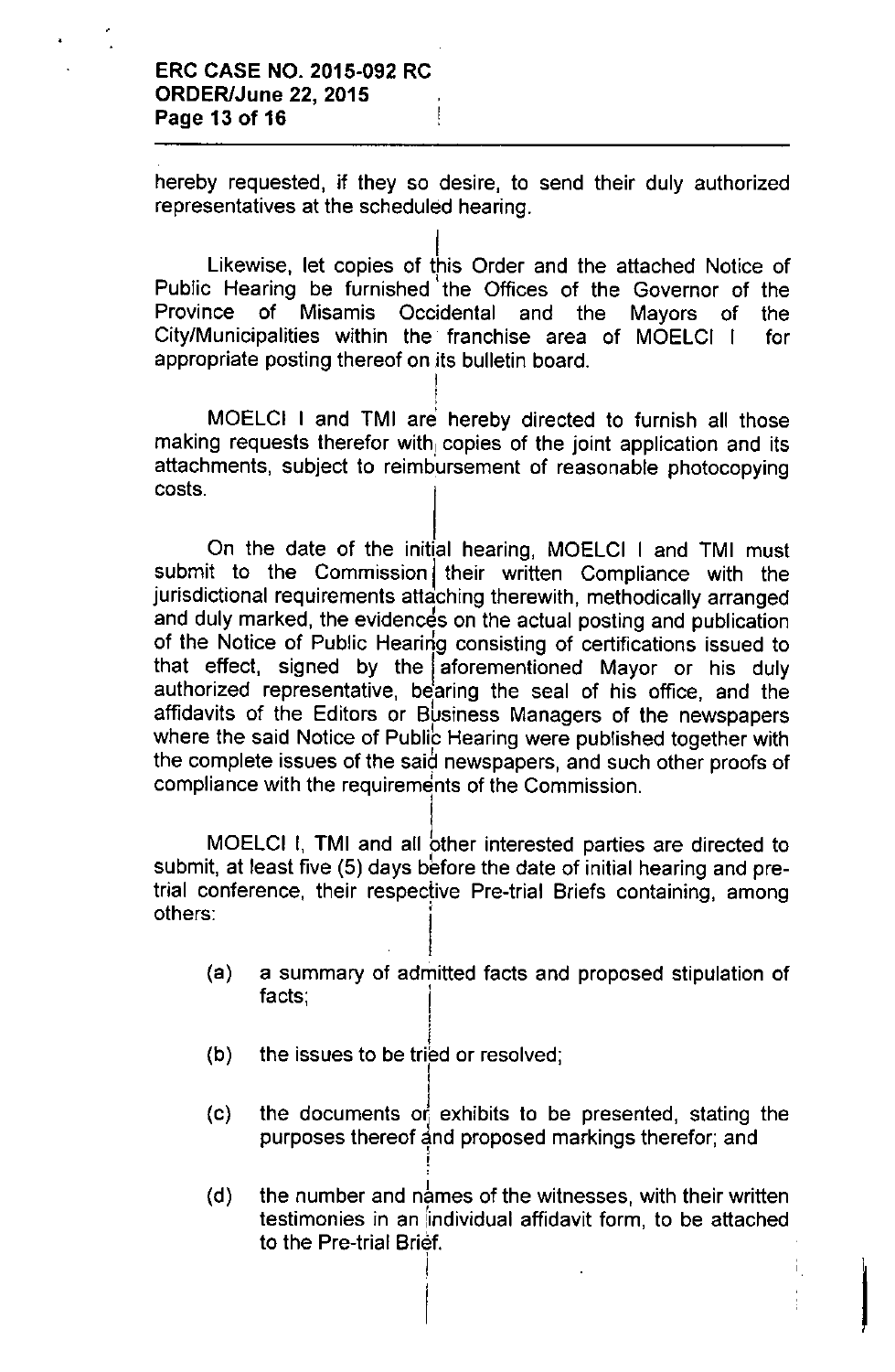Failure of MOELCI I and TMI to submit the required Pre-Trial Brief and Judicial Affidavits of their witnesses within the prescribed<br>posied aboll he a staund for consellation of the school lad begrips period shall be a ground for cancellation of the scheduled hearing, and the resetting of which shall be six (6) months from said date of cancellation.

> .<br>ا ,

As part of the pre-trial conference, MOELCI I and TMI must also be prepared to make an expository presentation of their joint application, aided by whatever communication medium that they may deem appropriate for the purpose, in order to put in plain words and explain, for the benefit of the consumers and other concerned parties what the joint application is all about and the reasons and justifications being cited in support thereof.

#### SO ORDERED.

Pasig City, June 22, 2015.

FOR AND BY AUTHORITY OF THE COMMISSION:

 $_{enaus}$   $\wedge$  (Our ZENAIDA G. CRUZ-DUCUT **Chairperson سمہ**ر Chairperson

 $\parallel$ 

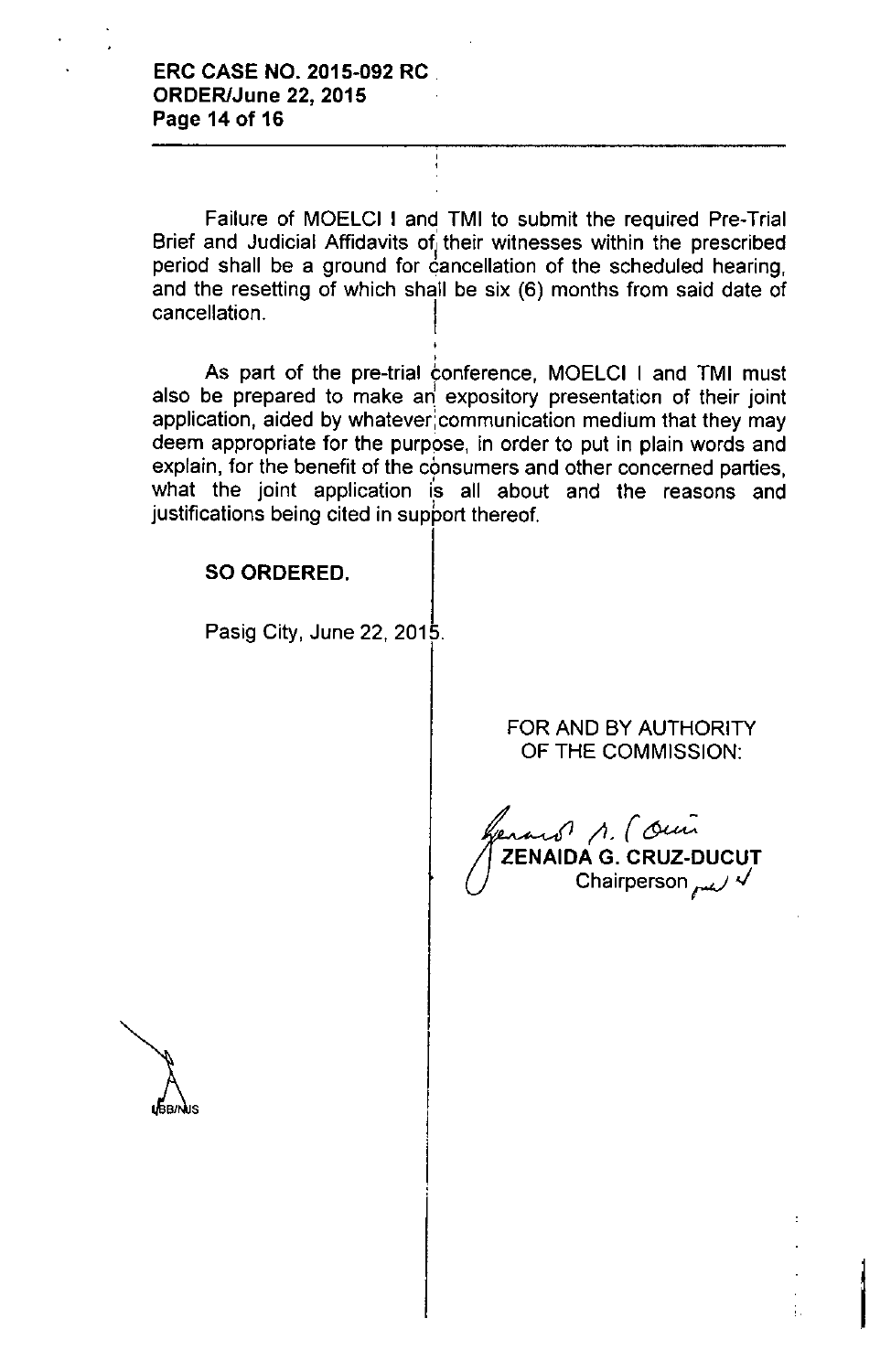Copy Furnished:

- 1. Atty. Marvey Jay A. Gonzales LERIOS-AMBOY PINGOL & GONZALES LAW **OFFICES** Counsel for MOELCI I Units 1609-1610, Tycoon Centre, Pearl Drive, Ortigas Center, Pasig City
- , 2. Attys. Roy Enrico C. Santos & Ruben Gerald V. Ricasata III PUYAT, JACINTO & SANTOS Counsel for TMI 5th & 12th Floors, VGP Center, 6772 Ayala Avenue, Makati City
- 3. Misamis Occidehtal I Electric Cooperative, Inc. (MOELCII) Magcamiguing, Calamba, Misamis Occidental
- 4. The Office of the Solicitor General 134 Amorsolo Street, Legaspi Village Makati City, Metro Manila
- 5. The Commission on Audit Commonwealth Avenue Quezon City
- 6. The Senate Committee on Energy GSIS Building, Roxas Boulevard Pasay City
- 7. I The House Committee on Energy Batasan Hills, Quezon City
- 8. Office of the President of PCCI Philippine Chamber of Commerce and Industry (PCCI) 3<sup>rd</sup> Floor, ECC Building, Sen. Gil Puyat Avenue Makati City
- 9. Office of the ProVincial Governor Misamis Occidental
- 10. Office of the City Mayor Oroquieta City, Misamis Occidental